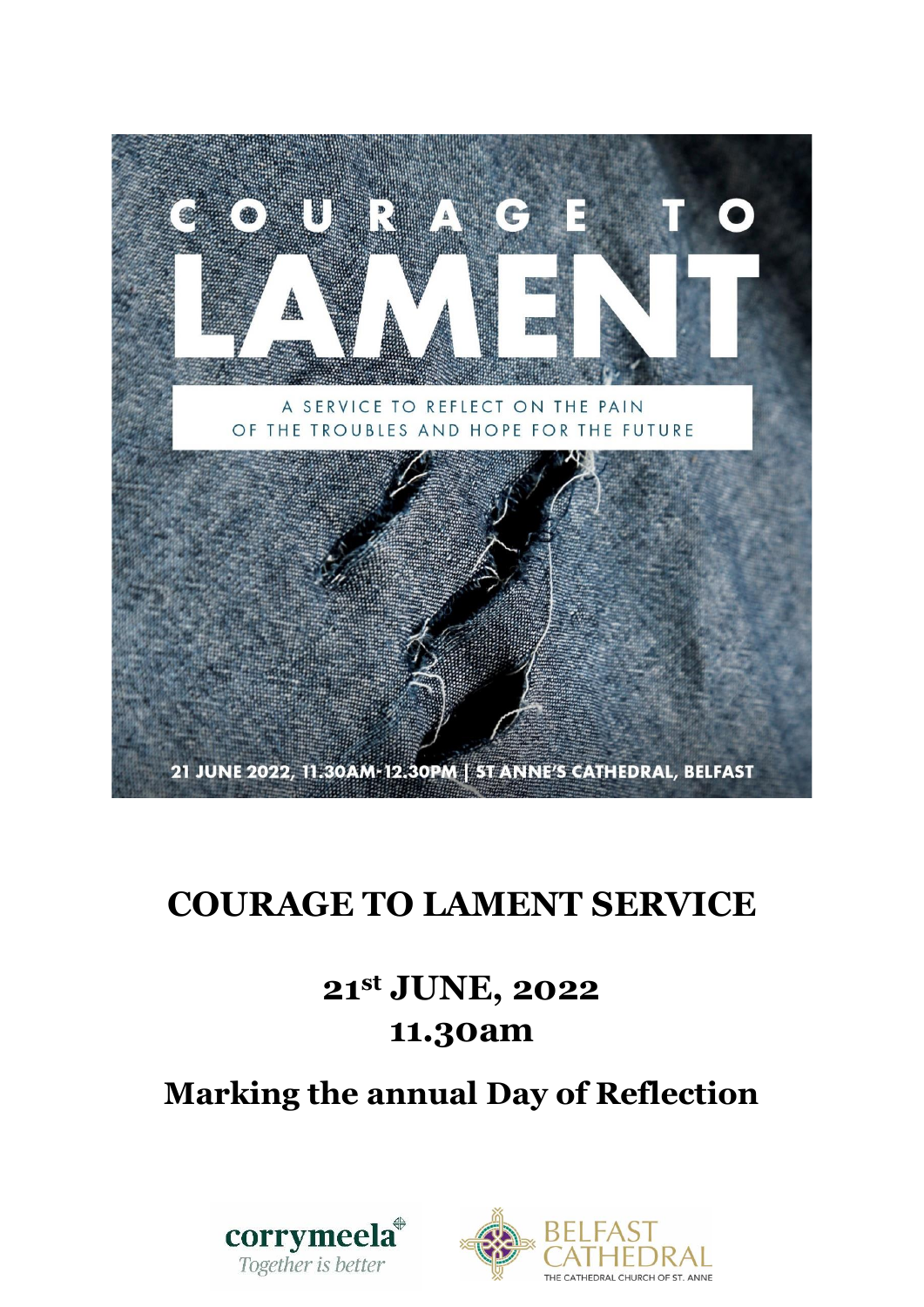# **COURAGE TO LAMENT SERVICE 2022**

*The Dean of Belfast, the Corrymeela Community, Wave Trauma and Healing Through Remembering welcome you to* **Courage to Lament**.

*Using the biblical practice of lament, this service will offer a space to reflect on the conflict in and about Northern Ireland as well as the future that is before us. In this space we will acknowledge our deep hurt and pain, reflect on what we might have done or might still do, and commit ourselves to a future where such suffering and loss does not happen.*

*This service is being livestreamed. No other filming or photography is permitted. If you do not wish to appear on camera, please avoid sitting in the first two rows.*

# **About The Day of Reflection**

There is no day in the year's calendar untouched by violence from the conflict in and about Northern Ireland. Today, as the sun reaches its highest point in the northern hemisphere and seems to stop in the sky, we pause to reflect on our own attitudes, consider what more we might have done or might still do in the face of violence, and make a personal commitment that such loss should never be allowed to happen again.

# **About Courage to Lament**

Lament provides an honest, active and nonviolent response to violence. Practices of lament invite us to bring our pain before God, creating space to address unspeakable hurt within the security of God's undying love and with faith in God's desire for justice. The hope of lament is that in acknowledging what is wrong, we might find the courage to right ourselves towards a more just future.

A central purpose of today's service is to remind followers of Christ that the Church is to stand not with those on one side or another in conflict, but with victims and survivors on all sides. We lament that in our troubled history, churches have too often remained silent – giving tacit support to harm done in 'God's name' – or worse: providing moral cover to those engaged in sectarian violence.

Courage to Lament leads us to commit to a peaceful new society: one in which Christians are among those actively involved in the healing of one's own self, one's community and the greater whole.







An Roinn Gnóthaí Eachtracha Department of Foreign Affairs

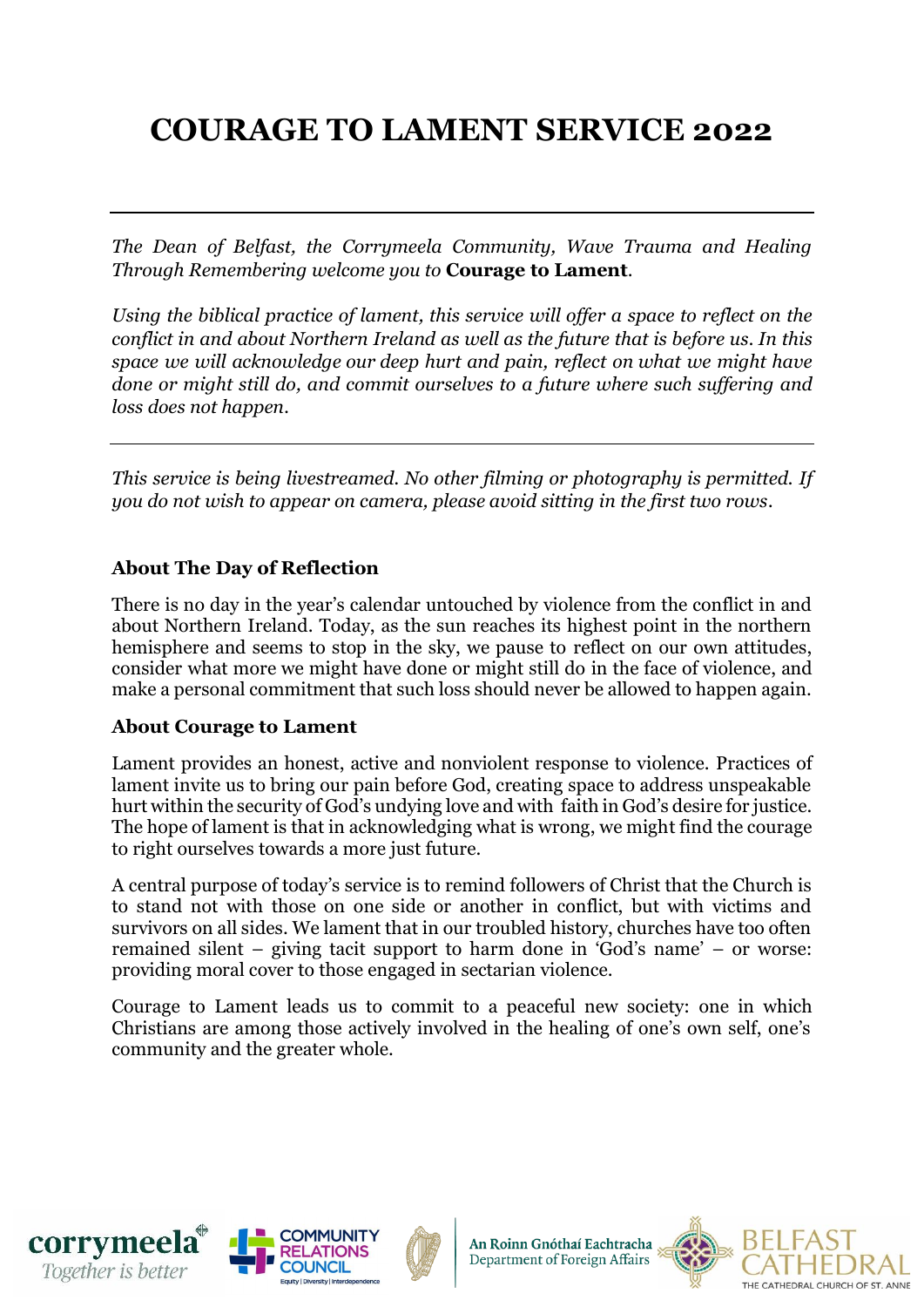#### **GATHERING**

#### **11.30 WELCOME AND INTRODUCTION** *Stephen Forde, Alex Wimberly*

#### **11.36 A CALL TO GOD IN LAMENT** *Toni Johnston, David Bruce*

 *EJ McClay, Eamon Martin*

| Lament requires courage.<br>Courage to look at what is still broken.<br>Courage to name what is still broken.<br>Courage to confess what is still broken.                                                                      |
|--------------------------------------------------------------------------------------------------------------------------------------------------------------------------------------------------------------------------------|
| God who promises to be with us in our brokenness, give us courage.<br>Give us courage.                                                                                                                                         |
|                                                                                                                                                                                                                                |
| Hear us O God, for we do not want to lament.<br>Hear us O God, for we do not want to face our painful memories.<br>Hear us O God, for you promised to be with those we lost.<br>Hear us O God, for you promised to be with us. |
| Hear us as we bring to you our pain.<br>Hear us, O God.                                                                                                                                                                        |
|                                                                                                                                                                                                                                |
| God who is our rock, steady us.<br>God who enfolds us within her wings, shelter us.<br>God who shepherds us through the valley, comfort us.<br>God who cried out from the cross, hear us.                                      |
|                                                                                                                                                                                                                                |

2: Hear us as we make our lament. **All: Hear us, O God.**

# **Silence**

**11.40 REFLECTION on Psalm 85** *Paul Hutchinson 'Mercy and Truth have met each other. Justice and Peace have kissed.'*

# **Silence**







An Roinn Gnóthaí Eachtracha<br>Department of Foreign Affairs

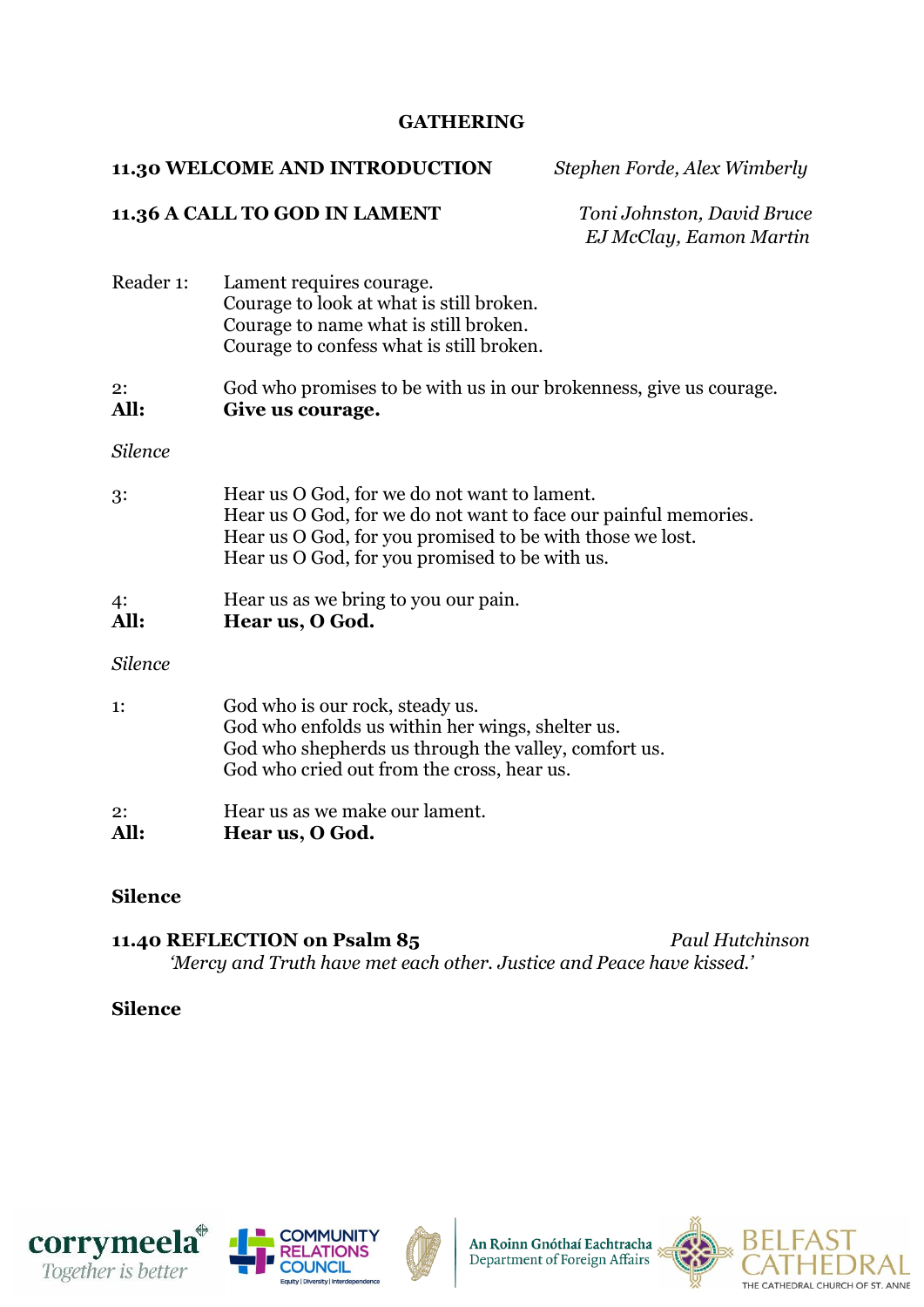| <b>OUR LAMENT</b>  |                                                                                                                                                                                                                                                             |  |
|--------------------|-------------------------------------------------------------------------------------------------------------------------------------------------------------------------------------------------------------------------------------------------------------|--|
| 11.48<br>Reader 3: | As we approach noon on this longest day of the year, the sun<br>seems to stop in the sky. The shadows around us diminish but will<br>return. We stop to acknowledge that life is not as it should be.                                                       |  |
|                    | We come together before you, God, to lament the truth of our<br>brokenness and the extent of our hurt.                                                                                                                                                      |  |
| All:               | Be with us, God.                                                                                                                                                                                                                                            |  |
| <b>Silence</b>     |                                                                                                                                                                                                                                                             |  |
| 4:                 | Some of us have lost loved ones because of our sectarian conflict.<br>So many we know have been traumatised by violence or its threat.<br>No one is untouched by the harmful divisions in our society.                                                      |  |
| All:               | Why, O God? Why?                                                                                                                                                                                                                                            |  |
| <b>Silence</b>     |                                                                                                                                                                                                                                                             |  |
| 1:                 | Each day on our calendar is a day<br>that contains sorrow for a family you love.<br>The streets we pass through every day<br>hold for someone a story of violence, of death, of fear.<br>No place on this land is untouched by the history of our violence. |  |
| All:               | Why, O God? Why?                                                                                                                                                                                                                                            |  |
| <b>Silence</b>     |                                                                                                                                                                                                                                                             |  |
| 2:                 | Where were you when this hatred started?<br>Where were you when neighbour turned against neighbour?<br>Where were you when the trigger was pulled?<br>Where were you when they died?                                                                        |  |
| 3:<br>All:         | Where were you when we lost our trust in one another?<br><b>Where were you?</b>                                                                                                                                                                             |  |
| <b>Silence</b>     |                                                                                                                                                                                                                                                             |  |
| 4:                 | And why did so many Christian voices<br>condone what was done in your name?<br>And why was there silence, even from churches,<br>when the message you told us to proclaim was one of peace?                                                                 |  |
| All:               | Why, O God? Why?                                                                                                                                                                                                                                            |  |

# **corrymeela**<sup><sup>*+</sup></sup>
<i>Together* is better</sup></sup>





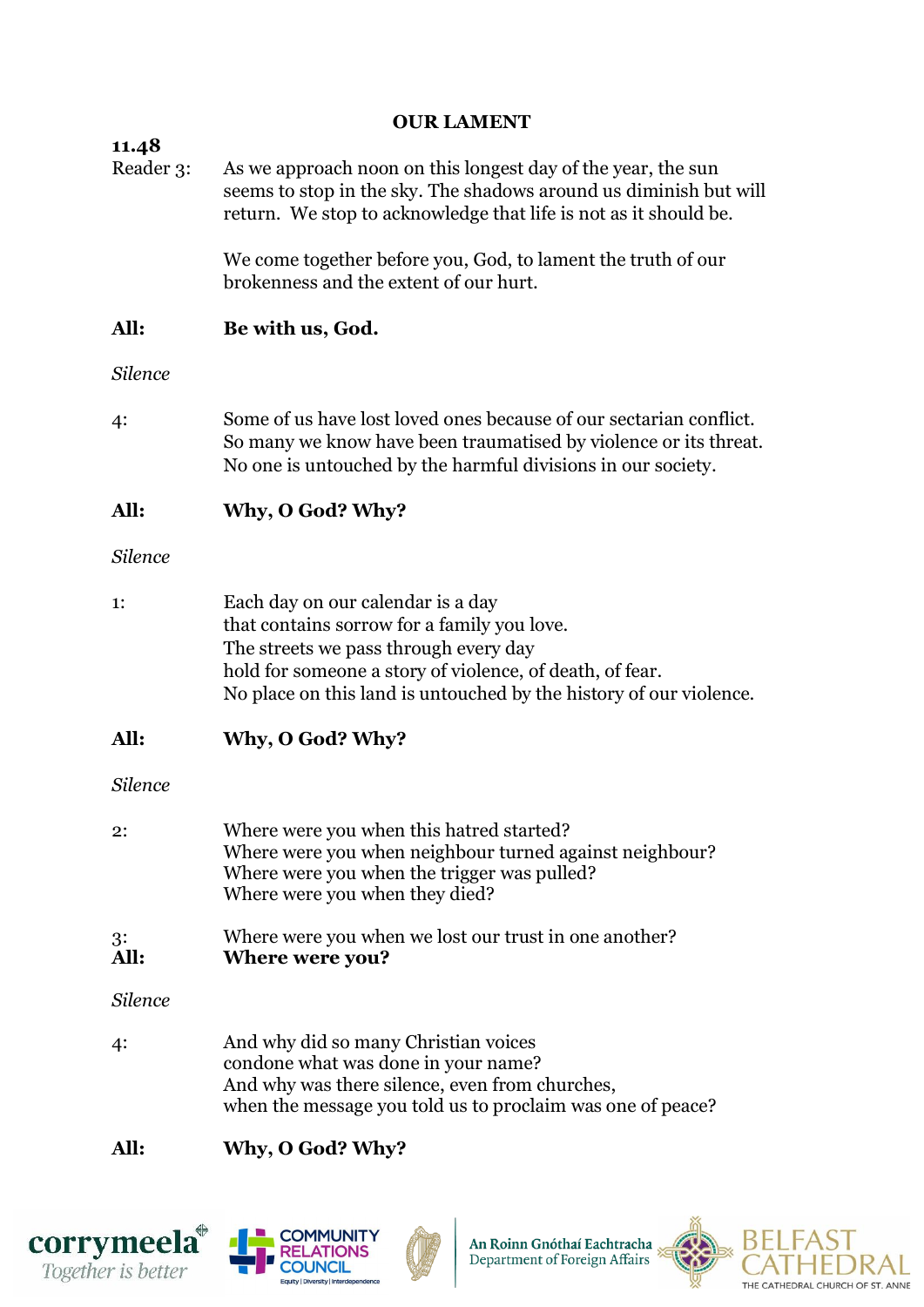#### *Silence*

| All:           | <b>You are our God.</b><br><b>You are our God.</b><br>Hear us in our lament.<br><b>You are our God.</b>                                                                                                                   |
|----------------|---------------------------------------------------------------------------------------------------------------------------------------------------------------------------------------------------------------------------|
| 4:             | You are the God who will wipe the tears from our eyes.                                                                                                                                                                    |
| 3:             | For you are the God who pulled the abandoned up from the pit.<br>You are the God who welcomed a criminal into paradise.<br>You are the God who broke bread with sinners.<br>You are the God who told us not to be afraid. |
| <b>Silence</b> |                                                                                                                                                                                                                           |
| 2:<br>All:     | Answer us, O God, in our lament.<br>Answer us, O God, in our lament.                                                                                                                                                      |
| $\mathbf{1}$ : | Hear us, O God, as we cry out to you.<br>Take our brokenness and heal it.<br>Free us, O God, from our mistrust.<br>Save us, O God, with your undying love.                                                                |

#### *Silence*

**11.55 Music '**Ard Tí Cuan' *Na Leanaí Sung in Irish and English, this song is about leaving home and longing for return*

# **SILENCE at midday**

# **THE HOPE OF LAMENT**

**12.05 Music '**Spailpín's Lament' *Na Leanaí*

**12.08 AN OFFERING OF PATCHES** *Catherine McCoy We invite attendees to come forward to take a small patch of cloth to symbolise our participation in the healing of self, of others, and of society as a whole. Take a small patch of cloth, return to your seat and consider* where you are *on this journey of healing and how you might be resourced by the Holy Spirit for the journey ahead.*

**Music during distribution** by *Grace-Evangeline Mason*

'Where the Birds Sing' (Original piece composed for the Commission for Victims and Survivors)







An Roinn Gnóthaí Eachtracha<br>Department of Foreign Affairs

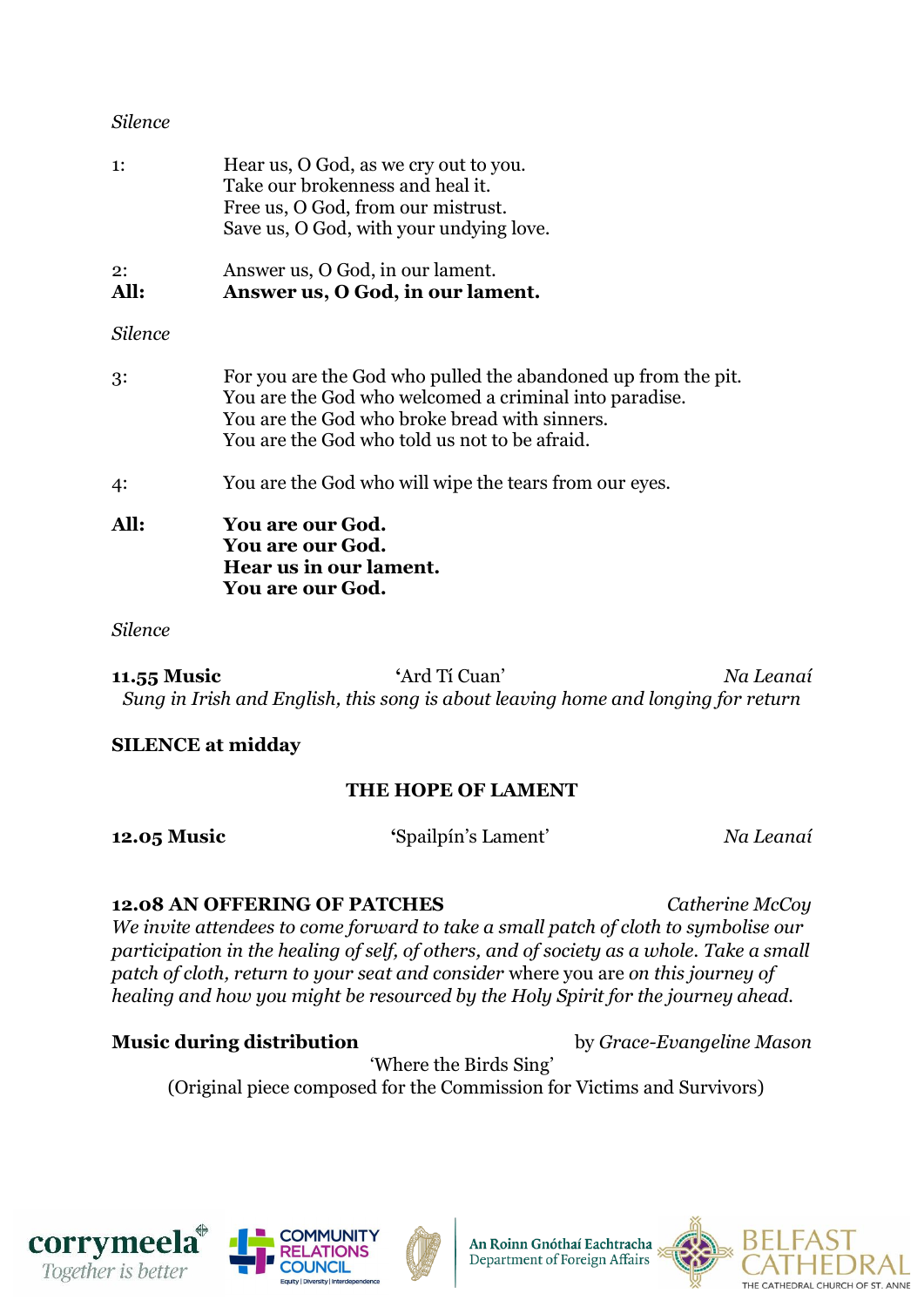# **OUR COMMITMENT**

# *12.18*

*Please stand.*

- Reader 1: We stand together committed to the collective civic courage required to be people of peace.
- 2: We cannot forget the past or pretend that violence does not threaten to return.
- 3: We cannot legislate our way out of our troubled story.
- 4: We cannot impose a peace upon others.

# **All**: **But we can find new courage as we stand with one another.**

- *Silence*
- 1: We are people who continue to lament the loss of life.
- 2: We are people whose stories have been shaped by violence.
- 3: We are people who must learn to trust again and be worthy of that trust.
- 4: And we are people whom God has gathered to bear the hope of Christ.
- **All: Together, we commit to a society of peace and justice, showing the courage to reject violence by standing with and listening to victims and survivors, and calling the Church again to the power of love, grace and forgiveness which alone can break our cycle of violence.**

# **BENEDICTION**

Now go out into the world in peace. **Amen.** Have mercy. **Amen.** Hold on to what is good. **Amen.**  Return no one evil for evil. **Amen.** Strengthen the fainthearted. **Amen.** Support the weak. **Amen.** Help the suffering. **Amen.** Honour all people. **Amen.** Love and serve the Lord, rejoicing in the Holy Spirit. **Amen.**







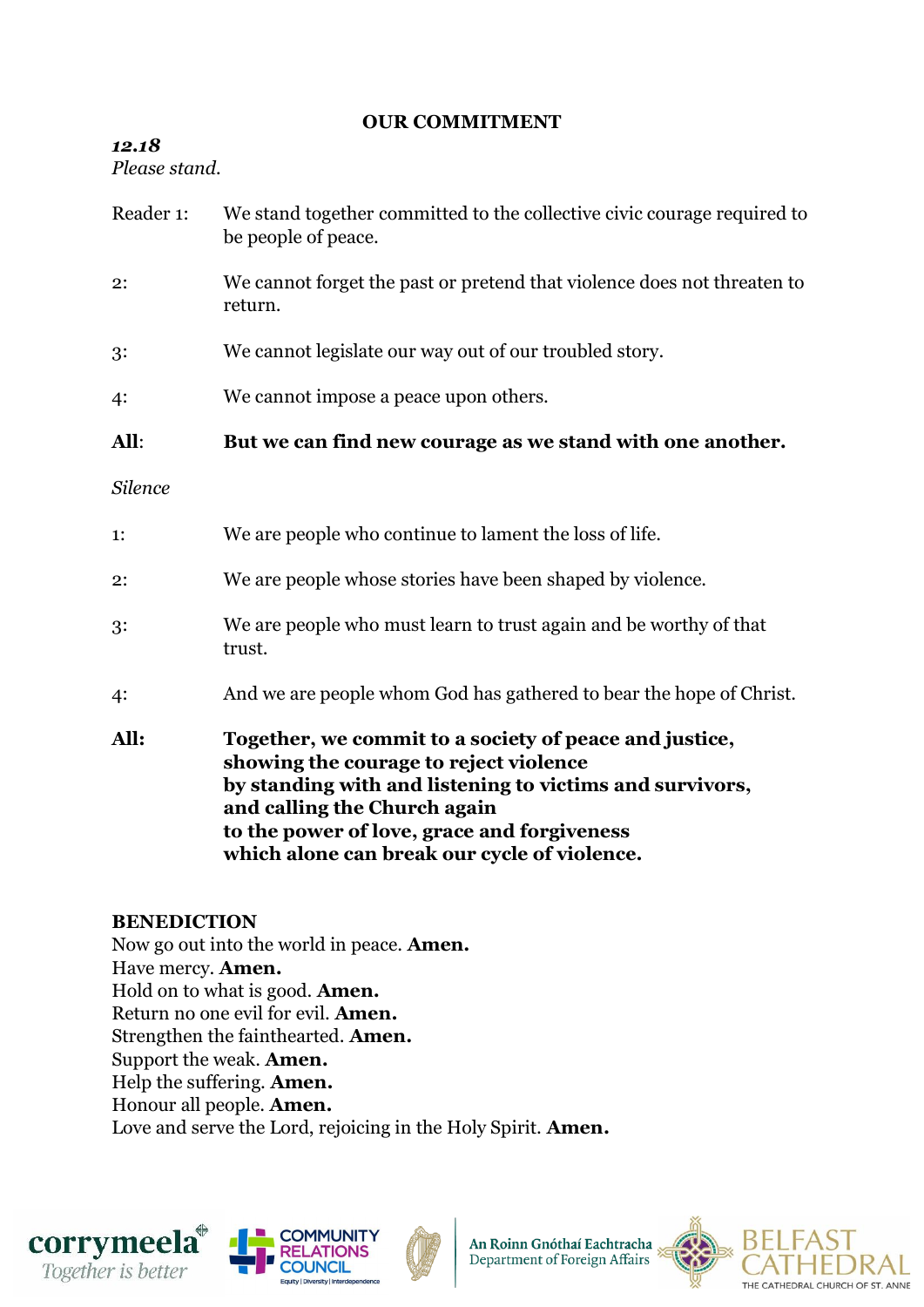And may the love of God, and the grace of God and the community of God be with each one of us, all those we love, and all those we should love, both now and forevermore. **Amen.**

**THE PEACE** *We invite you to turn and offer a word or gesture of peace to one another.* **Peace be with you.** 

*As the service reaches its close, please sit in silence for as long as you wish.* 

 $\overline{\phantom{a}}$ 

*Refreshments and conversation will be available in the south transept.*

*Volunteers wearing nametags are present should anyone need help.*

 $\overline{\phantom{a}}$ 









An Roinn Gnóthaí Eachtracha<br>Department of Foreign Affairs